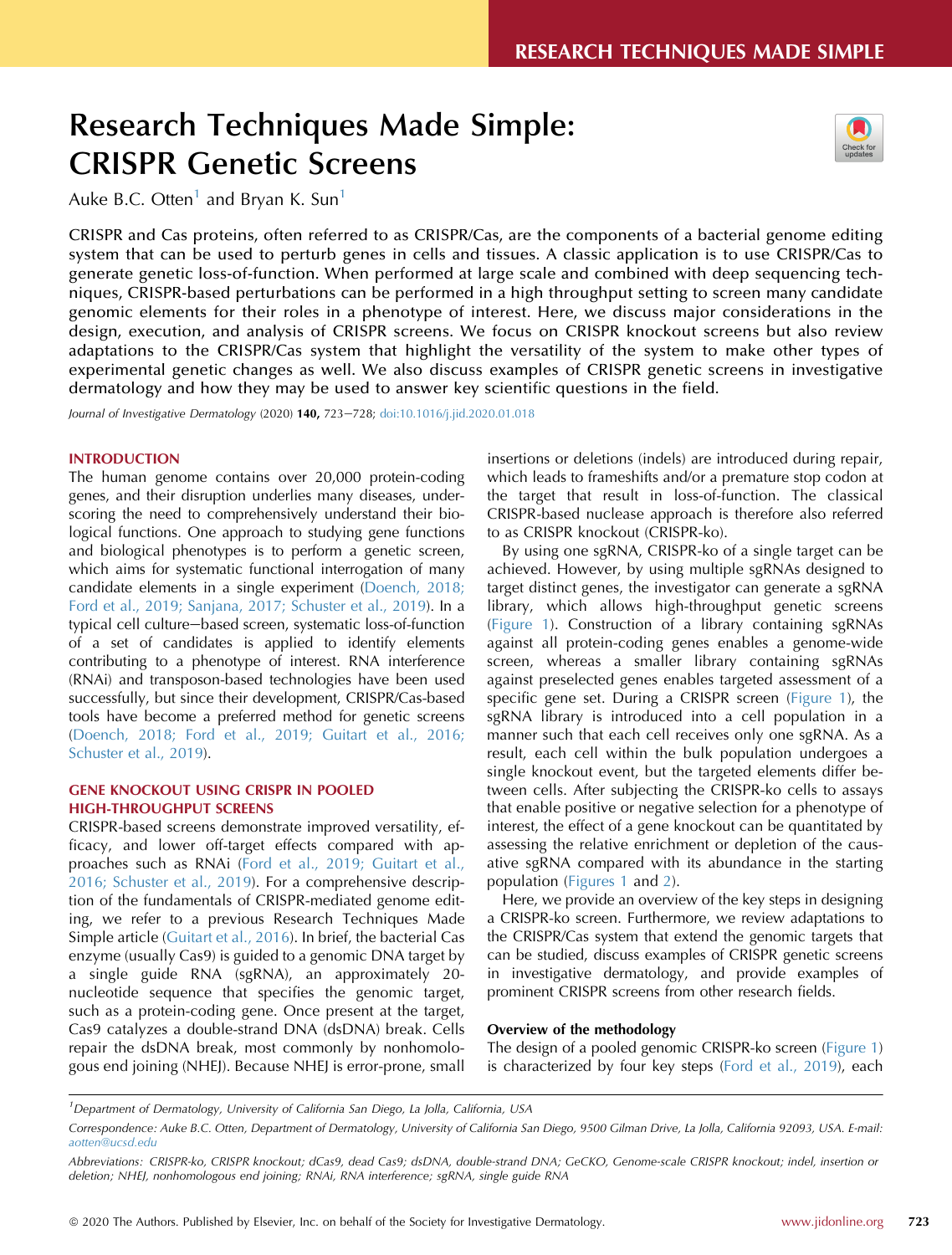## SUMMARY POINTS

#### Advantages

- The versatility and programmability of CRISPR/ Cas genome editing enables high throughput genetic screens.
- CRISPR genetic screens enable a systematic evaluation of many genetic elements in a single experiment.
- The availability of predesigned CRISPR libraries provides opportunities to quick-start a CRISPR screen using prevalidated single guide RNAs.
- The wide variety of CRISPR toolsets enables the study of many classes of genetic element (proteins, microRNAs, noncoding genes, and enhancers).

#### Limitations

- CRISPR screens can be labor- and resourceintensive.
- Screen readouts might require the development of an assay that allows selection for a phenotype of interest.
- CRISPR screen hits need to be validated by complementary, independent functional techniques.

with specific considerations ([Table 1](#page-3-1)) influencing practical execution and screen results.

#### Gene set to study and sgRNA library design

A first step in designing a CRISPR screen is to define the set of genes to study. The number of elements included in the screen determine the size, complexity, and cost of the experiment. A genome-wide CRISPR screen has the advantage of being comprehensive and avoids pretest selection bias. In addition, several validated genome-wide CRISPR sgRNA libraries are publicly available and can save the investigator from the task of designing and building their own library. Addgene is a nonprofit repository that distributes predesigned CRISPR libraries ([www.addgene.org/crispr/](http://www.addgene.org/crispr/libraries/) [libraries/\)](http://www.addgene.org/crispr/libraries/).

Two prominent examples of genome-wide CRISPR-ko libraries are the Genome-scale CRISPR knockout (GeCKO) ([Sanjana et al., 2014; Shalem et al., 2014](#page-5-3)) and Brunello ([Doench et al., 2016\)](#page-5-4) libraries, which both target all proteincoding genes in the human genome. These libraries can be ordered as pooled plasmids or directly as ready-to-use lentiviral particles. Within investigative dermatology, a genome-wide CRISPR-ko screen using the GeCKO library was used to identify genes whose loss is involved in resistance to the therapeutic cancer drug vemurafenib ([Shalem](#page-5-5) [et al., 2014\)](#page-5-5).

A genome-wide screen can be both labor- and resourceintensive, and a more focused screen may be appropriate for scientific objectives where reasonable filters can be applied to narrow down the screening candidate list. For instance, RNA sequencing data can be used to identify only the set of genes that are expressed in the condition or cell type of interest. Another approach is to focus on a certain class of elements, such as transcription factors, kinases, or RNA binding proteins ([Doench, 2018](#page-5-0)). Each of these approaches results in a more directed and manageable screening strategy but may require a custom-designed CRISPR library. For example, a targeted CRISPR library was used to screen for kinases that have a role in IL-17-mediated inflammatory signaling in primary keratinocytes ([Slivka et al., 2019](#page-5-6)).

The overall sgRNA library size is principally determined by the number of candidate genes and the number of sgRNAs per target. Each sgRNA varies in its knockout effectiveness and target specificity. If multiple different sgRNAs targeting the same gene lead to consistent outcomes, the confidence of the finding increases. Therefore, including multiple sgRNAs per target improves the sensitivity and specificity of a CRISPRko screen ([Doench et al., 2016\)](#page-5-4). Predesigned and validated genome-wide human and mouse CRISPR libraries typically include  $>3-4$  independent sgRNAs per gene [\(Doench,](#page-5-0) [2018\)](#page-5-0). Online tools can assist in the design of effective sgRNAs (Table 1 in [Doench, 2018\)](#page-5-0), or the investigator can select specific sgRNAs from previously designed libraries. Additionally, the sgRNA library should contain negative and positive controls. Negative controls are typically nontargeting sgRNAs whose sequences do not match any sites in the genome. These nontargeting sgRNAs can be used to assess neutral variations in sgRNA abundance in the screen ([Figure 2](#page-3-0)). Positive controls are sgRNAs that target essential (housekeeping) genes such as ribosomal or proteasomal subunits. These positive controls should be depleted in CRISPR-ko screens and serve as benchmarks to judge the confidence of the screen. The library can be synthesized by commercial vendors as an oligonucleotide pool and cloned into target vectors (e.g., lentiviral plasmids).

#### Cells of interest and CRISPR library delivery

CRISPR screens can be performed in primary cells, such as keratinocytes, melanocytes, and fibroblasts ([Fenini et al.,](#page-5-7) [2018; Slivka et al., 2019; Sun et al., 2015\)](#page-5-7). However, primary cells can be difficult to transfect, generate lower geneediting efficiency, or may have cell limitations that are incompatible with long-term library screens [\(Ford et al.,](#page-5-1) [2019\)](#page-5-1). For these reasons, use of transformed or immortalized cell lines, such as 293T or HeLa cells, are sometimes favored for their technical tractability.

CRISPR-based genome editing requires two components, the Cas9 protein and the sgRNA, which contains both a scaffold and a target-specific spacer sequence. There are several options to deliver these components into cells, each with their specific advantages and disadvantages (Table 2 in [Ford et al., 2019\)](#page-5-1). Some delivery methods can give rise to undesired effects, such as cytotoxicity or innate immunity responses ([Kim et al., 2018\)](#page-5-8). Therefore, choice and optimization of the preferred delivery method should be evaluated for the cell type of choice.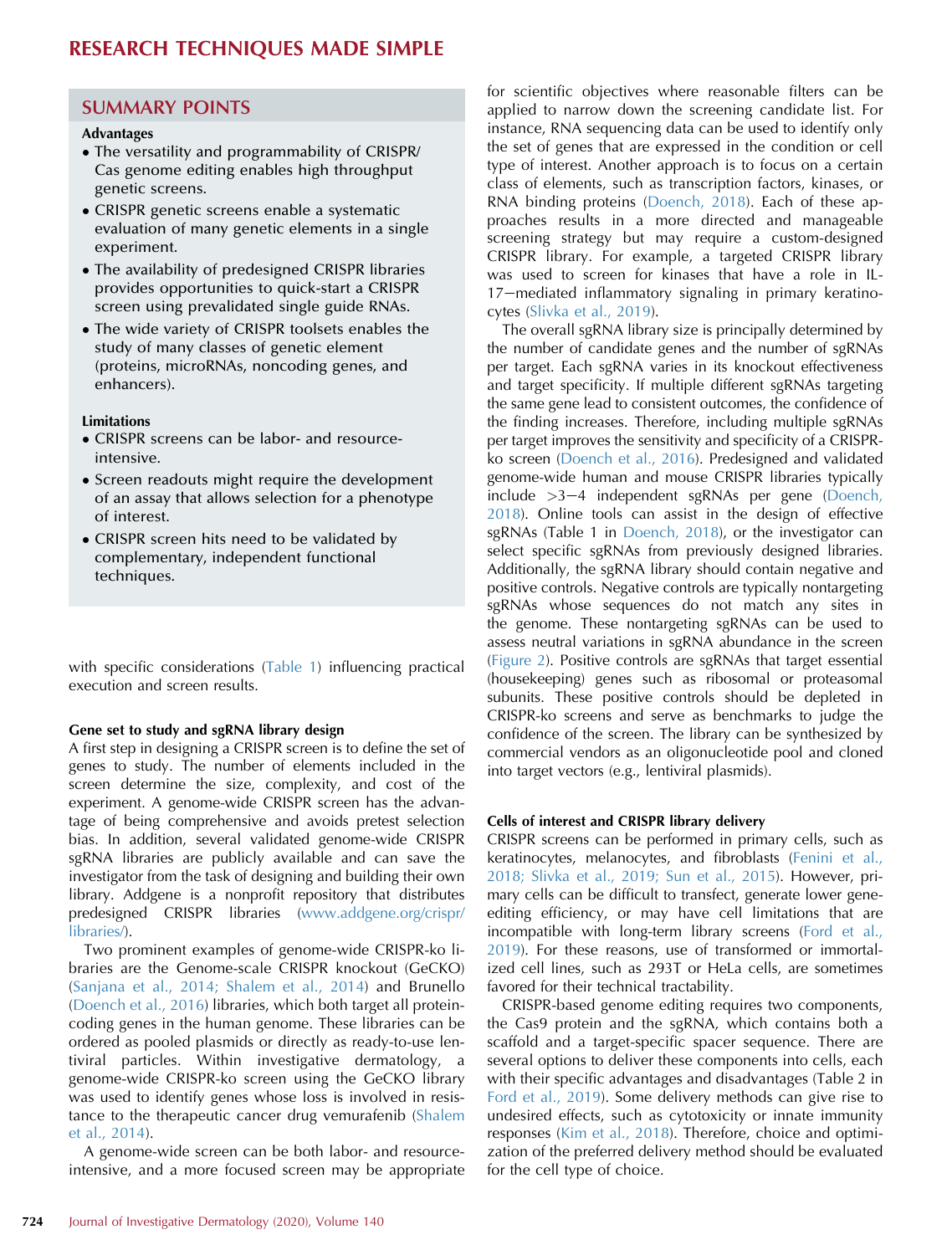<span id="page-2-0"></span>

Figure 1. Overview of the key steps during a typical CRISPR-ko screen. CRISPR sgRNA libraries can be ordered commercially, obtained through public repositories (e.g., Addgene), or custom-designed. For custom CRISPR libraries, pooled sgRNAs can be ordered as a DNA oligonucleotide pool. After PCR amplification, the library is cloned into a delivery vector (e.g., a lentiviral vector). Following packaging into lentiviral particles, the CRISPR library is infected into target cells at an infection efficiency of 20-60% to maximize the percentage of cells transduced with a single sgRNA. After infection, cells are selected with an antibiotic to deplete noninfected cells. A subset of cells is then collected as reference (at start, reference and/or unselected). An assay is then applied to select for cells displaying a desired phenotype, and cells are harvested at the endpoint and optionally at intermediate timepoints. Genomic DNA of both reference and endpoint cells is isolated and primers flanking the sgRNAs are deep sequenced from bulk DNA to measure the abundance of each sgRNA (sgRNA count) at each timepoint. sgRNA abundances can be visualized by plotting the sgRNA counts pre- and post-screen. Negative control sgRNAs (without biological targets) should appear around the dotted line, representing no change. CRISPR-ko, CRISPR knockout; sgRNA, single guide RNA.

For many cell types, the preferred delivery is by utilizing lentivirus, which can stably integrate into the genome of the host and express Cas9 and RNA components. One important technical consideration is to determine how Cas9 is introduced into cells. Simultaneous delivery of both Cas9 and sgRNAs is a simple, one-step approach but can create variability in Cas9 protein expression among cells. Variability of Cas9 protein levels affects CRISPR-ko efficiency. An alternative approach is to establish or purchase cell lines stably expressing Cas9, such as from ATCC [\(www.](http://www.atcc.org) [atcc.org](http://www.atcc.org)).

Most library vectors include antibiotic resistance and/or fluorescence markers, allowing for selection of successfully infected cells. When using lentivirus to deliver the sgRNA library, viral titers and infection efficiencies should be determined. CRISPR libraries should be infected at low infection efficiencies to maximize the number of cells receiving a single sgRNA. This results in a single perturbation event per cell, an assumption that underlies accurate screening analysis and identification of candidates [\(Figure 1\)](#page-2-0). In general, infection efficiencies of  $20-60%$  are recommended [\(Doench, 2018;](#page-5-0) [Ford et al., 2019](#page-5-0)).

It is essential to determine the total number of cells needed to perform the CRISPR screen. A  $1 \times$  representation indicates that the number of cells infected matches the number of sgRNAs. For a reliable CRISPR screen, sgRNA representation of  $300-1000\times$  assures that all screening sgRNAs are present in the cell population ([Doench, 2018; Ford et al., 2019;](#page-5-0) [Schuster et al., 2019; Yau and Rana, 2018](#page-5-0)). A CRISPR screen with 50,000 sgRNAs and an infection efficiency of 40% requires a starting number of 125,000 cells to achieve approximately 1 $\times$  representation after selection (125,000  $\times$  $0.40 = 50,000$  and 125 million cells for 1,000 x representation. To maintain library representation, >50 million cells need to be propagated throughout the screen. Factoring in biological and technical replicates, it is easy to envision how a screen can become an intensive effort. These prescreen planning steps should be performed to accurately estimate the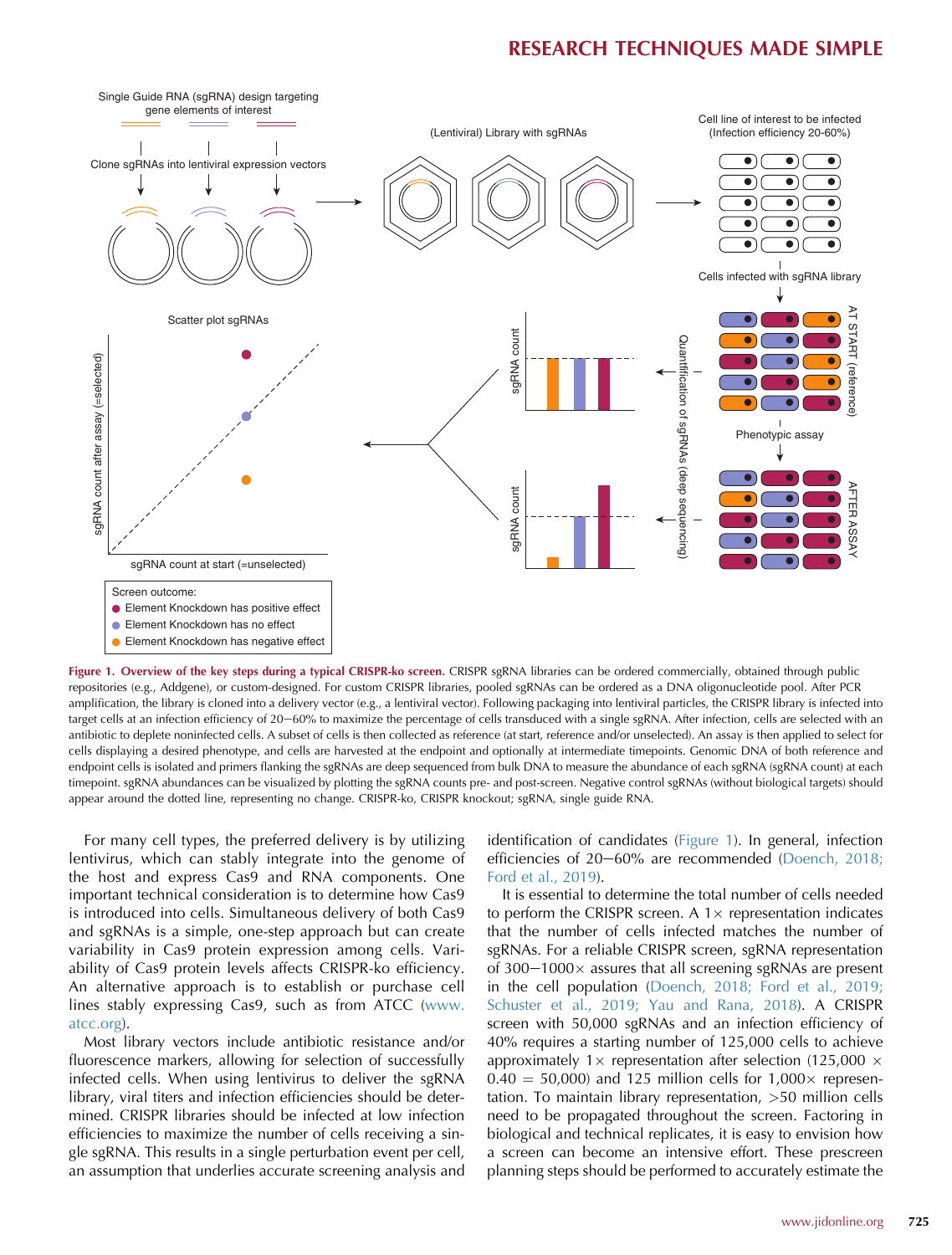<span id="page-3-0"></span>

Figure 2. Example of output of a published CRISPR-ko screen. (a) Scatter plot of a CRISPR screen aiming to systematically identify genes essential for Hedgehog signaling [\(Breslow et al., 2018](#page-5-9)). A transcriptional reporter assay allowed selection of cells in which the Hedgehog signaling pathway is active. The plot shows the abundance of sgRNAs (10 per target) at the start of the screen (x-axis; reference population) and after selection for cells with an active Hedgehog signaling pathway (y-axis). sgRNAs targeting selected genes are highlighted, similar colors indicate different sgRNAs targeting the same gene. (b) Volcano plot showing the effect size (x-axis) and P-values (y-axis) as calculated by the Cas9 high throughput likelihood estimator (casTLE) algorithm for this screen ([Breslow et al., 2018\)](#page-5-9). Select Hedgehog signaling pathway components are highlighted. Genes with P-value cut-offs corresponding to 10% FDR are highlighted in green, and those corresponding to a 20% FDR are in yellow. FDR, false discovery rate; sgRNA, single guide RNA. Reprinted with permission from Springer-Nature.

resources (lentivirus, cells, culture space, plasticware, culture media, etc.) that will be needed.

#### Choosing the phenotype assay

The next step in a CRISPR screen is to choose or design an assay that provides a basis for positive or negative selection of cells in the screened population. As every sgRNA inflicts a genetic perturbation, the response of each genetic perturbation occurs within the bulk population of cells, and the effects are ultimately identified by changes in sgRNA abundance [\(Figure 1\)](#page-2-0).

Most CRISPR screens are combined with assays that exert a selective stress on cell fitness. Cells with lower fitness decrease in abundance. Relative differences in cell fitness can be accelerated by applying the desired selective pressure, such as a drug or UVR. Although common, CRISPR screens are not just limited to cell fitness assays. Other groups have conducted CRISPR screens on cells engineered with a fluorescence reporter that activates upon triggering a desired phenotype (e.g., expression of cytokines) and combined their screen with FACS. Selection for a desired phenotype might require developing a novel assay. For instance, to select for cells with an active Hedgehog signaling pathway, researchers created an assay in which active Hedgehog signaling confers resistance to the antibiotic blasticidin, which allowed for their selection ([Figure 2](#page-3-0)

| <b>Screen Phase</b>                               | <b>Considerations</b>       | <b>Advantages/Disadvantages</b>                                                                                                                                                                                                                                                                                    |  |
|---------------------------------------------------|-----------------------------|--------------------------------------------------------------------------------------------------------------------------------------------------------------------------------------------------------------------------------------------------------------------------------------------------------------------|--|
| I. Targets<br>What genes will be studied?         | Choice of library           | • Genome-scale libraries have the benefit of being comprehensive but can be<br>resource-intensive. Predesigned genome-wide CRISPR libraries are available<br>• Targeted libraries focus on class of elements (kinases, transcription<br>factors, etc.) or can be custom-designed and generated by the investigator |  |
| II. Model<br>What cells should be used?           | Cas9 expression             | • Primary cells require delivery of both Cas9 and sgRNA, which may<br>be technically challenging<br>• Stably expressing Cas9 cell lines provide uniform high expression of Cas9                                                                                                                                    |  |
| III. Assay<br>How are cells screened?             | Phenotype                   | • A classical screen results in positive or negative selection<br>from a selective pressure (e.g., exposure to a drug)<br>• Combining CRISPR screens with other genetic tools such as<br>reporter cell lines can facilitate screening for diverse phenotypes                                                       |  |
| IV. Analysis<br>How are screen results evaluated? | Measuring screen<br>outputs | • Changes in sgRNA abundance, measured by next-generation<br>sequencing, are a classical output of CRISPR-ko screens<br>• A variety of validated CRISPR screen analysis pipelines are publicly available                                                                                                           |  |

### <span id="page-3-1"></span>Table 1. Key Considerations When Performing a CRISPR-ko Screen

Abbreviations: CRISPR-ko, CRISPR knockout; sgRNA, single guide RNA.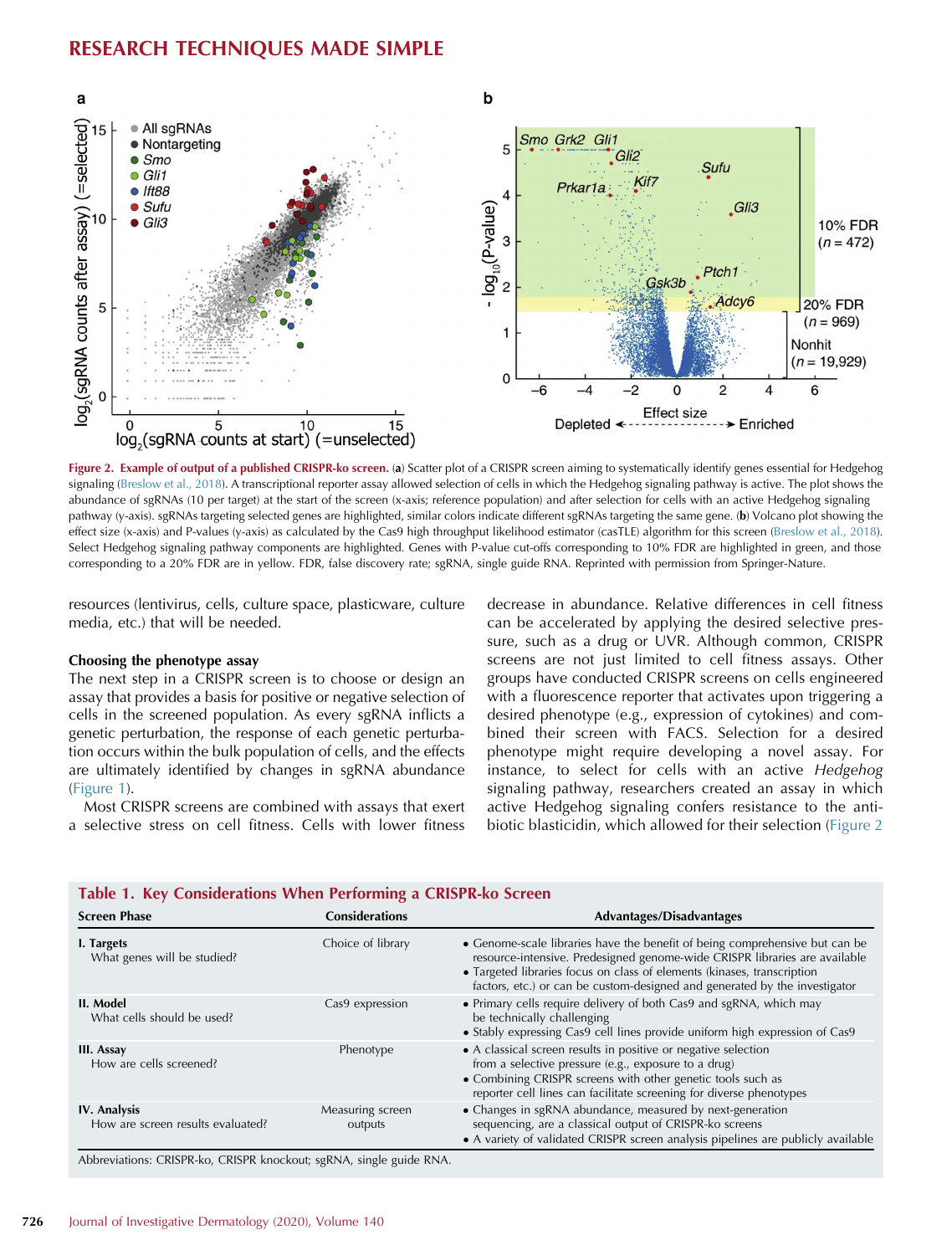### <span id="page-4-0"></span>Table 2. CRISPR Toolset for Genetic Screens

| <b>DNA</b><br><b>Binding</b><br><b>Protein</b> | <b>DNA</b><br>Cleavage?         | Effector                              | Mechanistic<br>Result                | Assess the<br>Role of                             |
|------------------------------------------------|---------------------------------|---------------------------------------|--------------------------------------|---------------------------------------------------|
| Cas9                                           | Yes                             | None                                  | $Loss-of-$<br>function<br>(knockout) | Protein-coding<br>genes,<br>miRNAs,<br>enhancers, |
| dCas9                                          | No                              | None                                  | Transcriptional<br>repression        | All genes                                         |
|                                                |                                 | <b>KRAB (CRISPR</b><br>interference)  | Transcriptional<br>repression        | All genes                                         |
|                                                |                                 | VP16, VP64<br>(CRISPR)<br>activation) | Transcriptional<br>activation        | All genes                                         |
|                                                | Abbreviation: dCas9, dead Cas9. |                                       |                                      |                                                   |

in [[Breslow et al., 2018\]](#page-5-9)). Such a FACS-based phenotypic assay has also been applied in a CRISPR-ko screen in primary keratinocytes to screen for kinases affecting the expression of the cytokine IL-8 ([Slivka et al., 2019](#page-5-6)).

#### Measuring and quantifying screen output

In the case of lentiviral-based screening, the sgRNA sequence delivered to a cell is integrated into the genome and serves as a unique identifier for that cell. sgRNAs that target genes involved in the phenotype of interest will be either enriched or depleted after the screen [\(Figures 1](#page-2-0) and [2\)](#page-3-0). To measure changes in sgRNA abundance, sgRNA sequences are amplified from genomic DNA isolated before and after the screen. Using primers flanking sgRNA sequences in bulk genomic DNA, deep sequencing is performed to assess sgRNA abundances ([Yau and Rana,](#page-5-10) [2018](#page-5-10)).

Conceptually, a positive screen hit for a gene will result in multiple independent sgRNA abundances changing concordantly ([Figures 1](#page-2-0) and [2](#page-3-0)). A detailed review of CRISPR screen analysis is beyond the scope of this review, but many web-based and command-line analysis tools are available (Box 3 in [\[Schuster et al., 2019](#page-5-11)]).

#### LIMITATIONS, APPLICATIONS, AND FUTURE DIRECTIONS

CRISPR-ko screens can identify novel roles for genes contributing to a phenotype. However, even after a welldesigned and executed screen, it is important to validate screen hits using an alternative knockdown method, such as RNAi, and/or by using complementary functional experiments. Ongoing innovations are expanding the application of CRISPR/Cas genetic screens to primary cells, tissue, and even in vivo models [\(Chow and Chen, 2018\)](#page-5-12).

Although this review focuses on CRISPR-ko screens that classically target protein-coding genes, it is worthwhile to note that other genome elements can be studied as well. CRISPR screens have been used to study enhancers [\(Korkmaz](#page-5-13) [et al., 2016](#page-5-13)) and microRNAs ([Kurata and Lin, 2018\)](#page-5-14). Additionally, the versatility of CRISPR/Cas has increased dramatically by re-engineering Cas proteins, such as the catalytically dead Cas9 protein (dCas9). By fusing dCas9 to different effector domains [\(Table 2\)](#page-4-0), the variety of genomic elements that can be interrogated (especially those not reliably perturbed by small indels) can be expanded. As a result, CRISPR

### MULTIPLE CHOICE QUESTIONS

- 1. What is the main reason to perform a high throughput genetic screen, such as with CRISPR?
	- A. It allows you to measure the effect of a gene in many different conditions.
	- B. It provides a systematic assessment of genotype-phenotype relations in a systematic manner.
	- C. It can be executed in every cell line because of the endogenous expression of CRISPR/ Cas9 in mammalian cells.
- 2. What is the main outcome parameter of a CRISPR-mediated genetic screen?
	- A. Changes in gene knockout frequencies.
	- B. Changes in lentiviral multiplicity of infection.
	- C. Changes in single guide RNA (sgRNA) abundance.
- 3. Which of the following parameters most likely ensures only one genetic perturbation per cell? A. An infection efficiency of 100%.
	- B. An infection efficiency of 50%.
	- C. An infection efficiency of 0%.
- 4. What directly contributes most to a higher statistical certainty of a CRISPR screen output?
	- A. Increasing the number of independent sgRNAs per target.
	- B. Amplifying the sgRNA library to high titer.
	- C. Decreasing the number of cells in the screen.
- 5. Which of the following most accurately indicates a CRISPR screen hit?
	- A. Decreased abundance of multiple sgRNAs targeting the same genomic element.
	- B. Decreased mRNA expression of a candidate gene at the end of the screen.
	- C. Markedly increased gain of abundance of a single sgRNA targeting a candidate.

See online version of this article for a detailed explanation of correct answers.

has been applied to study the role of long noncoding RNAs ([Liu et al., 2017\)](#page-5-15). Recently, we performed a CRISPR screen using dCas9 to identify long noncoding RNAs contributing to epidermis formation [\(Cai et al., 2020\)](#page-5-16).

In the future, CRISPR screens could be applied to address other questions in investigative dermatology. Can we identify novel therapeutic targets in keratinocyte cancers, melanomas, and other genetic skin diseases? What are the noncoding genomic regions that contribute to skin disease? For questions like these, CRISPR screens offer a powerful alternative way for new discoveries.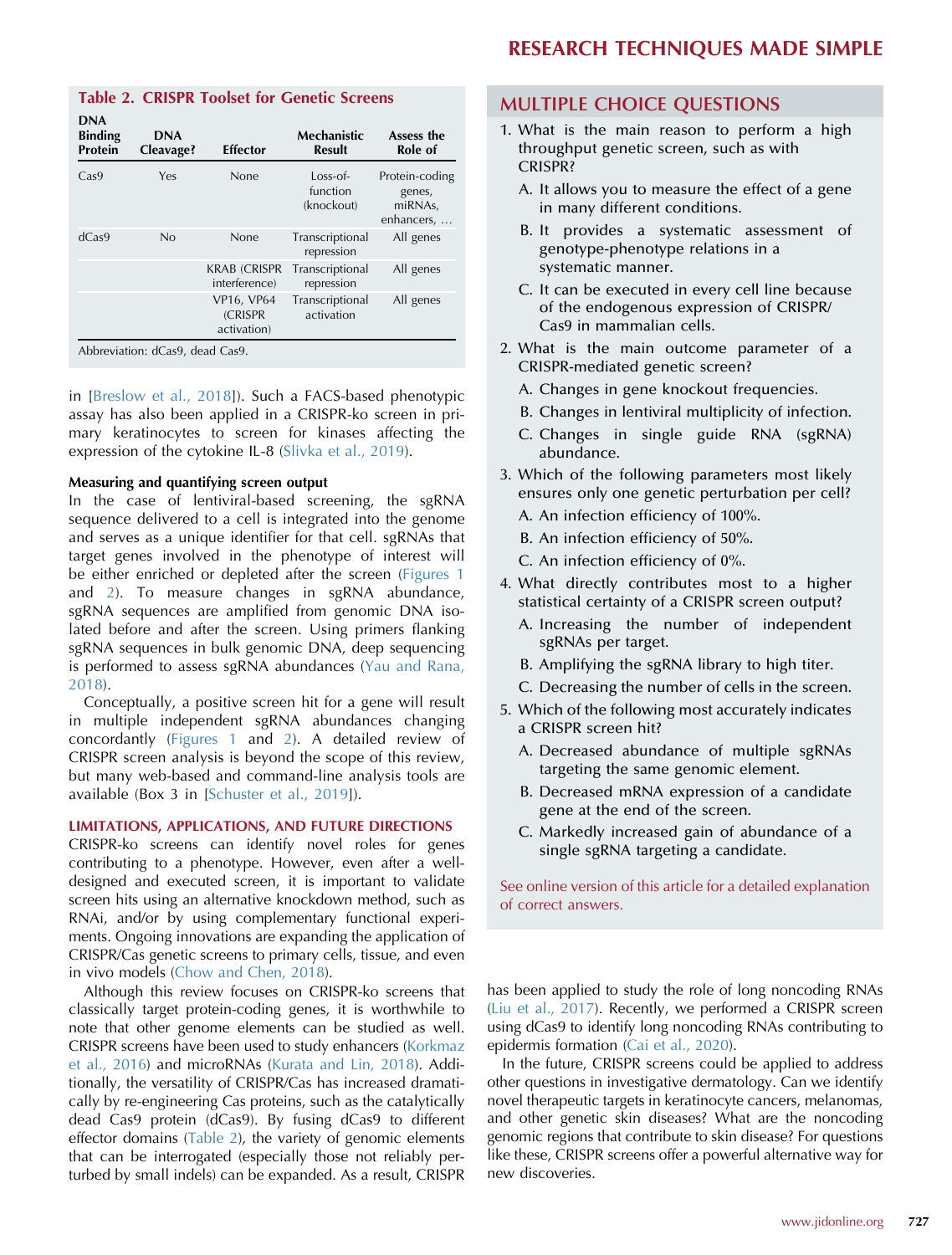#### **ORCIDs**

Auke B.C. Otten: <http://orcid.org/0000-0001-5034-9743> Bryan K. Sun: <http://orcid.org/0000-0002-0740-0125>

#### CONFLICT OF INTEREST

The authors state no conflict of interest.

#### ACKNOWLEDGMENTS

The authors gratefully acknowledge support from the National Institute of Arthritis and Musculoskeletal and Skin Diseases (R03AR075844 and K08AR067853 to BKS), the Doris Duke Charitable Foundation (2019088 to BKS), and the National Eczema Association (NEA18-RG108 to AO and BKS). The authors also greatly acknowledge Dr. Alan O'Neill and Dr. Prashant Mali for their critical evaluation and improvements to this manuscript.

#### AUTHOR CONTRIBUTIONS

Conceptualization: ABCO, BKS; Investigation: ABCO; Supervision: BKS; Visualization: ABCO, BKS; Writing - Original Draft Preparation: ABCO, BKS; Writing - Review and Editing: ABCO, BKS

#### SUPPLEMENTARY MATERIAL

Supplementary material is linked to this paper. Teaching slides are available as supplementary material.

#### **REFERENCES**

- <span id="page-5-9"></span>[Breslow DK, Hoogendoorn S, Kopp AR, Morgens DW, Vu BK, Kennedy MC,](http://refhub.elsevier.com/S0022-202X(20)30132-9/sref1) [et al. A CRISPR-based screen for Hedgehog signaling provides insights](http://refhub.elsevier.com/S0022-202X(20)30132-9/sref1) [into ciliary function and ciliopathies. Nat Genet 2018;50:460](http://refhub.elsevier.com/S0022-202X(20)30132-9/sref1)-[71](http://refhub.elsevier.com/S0022-202X(20)30132-9/sref1).
- <span id="page-5-16"></span>[Cai P, Otten ABC, Cheng B, Ishii MA, Zhang W, Huang B, et al. A genome](http://refhub.elsevier.com/S0022-202X(20)30132-9/sref2)[wide long noncoding RNA CRISPRi screen identi](http://refhub.elsevier.com/S0022-202X(20)30132-9/sref2)fies PRANCR as a novel [regulator of epidermal homeostasis. Genome Res 2020;30:22](http://refhub.elsevier.com/S0022-202X(20)30132-9/sref2)-[34.](http://refhub.elsevier.com/S0022-202X(20)30132-9/sref2)
- <span id="page-5-12"></span>[Chow RD, Chen S. Cancer CRISPR screens in vivo. Trends Cancer 2018;4:](http://refhub.elsevier.com/S0022-202X(20)30132-9/sref3)  $349 - 58$  $349 - 58$  $349 - 58$ .
- <span id="page-5-0"></span>[Doench JG. Am I ready for CRISPR? A user](http://refhub.elsevier.com/S0022-202X(20)30132-9/sref4)'s guide to genetic screens. Nat Rev [Genet 2018;19:67](http://refhub.elsevier.com/S0022-202X(20)30132-9/sref4)-[80.](http://refhub.elsevier.com/S0022-202X(20)30132-9/sref4)
- <span id="page-5-4"></span>[Doench JG, Fusi N, Sullender M, Hegde M, Vaimberg EW, Donovan KF, et al.](http://refhub.elsevier.com/S0022-202X(20)30132-9/sref5) [Optimized sgRNA design to maximize activity and minimize off-target](http://refhub.elsevier.com/S0022-202X(20)30132-9/sref5) [effects of CRISPR-Cas9. Nat Biotechnol 2016;34:184](http://refhub.elsevier.com/S0022-202X(20)30132-9/sref5)-[91.](http://refhub.elsevier.com/S0022-202X(20)30132-9/sref5)
- <span id="page-5-7"></span>[Fenini G, Grossi S, Contassot E, Biedermann T, Reichmann E, French LE, et al.](http://refhub.elsevier.com/S0022-202X(20)30132-9/sref6) [Genome editing of human primary keratinocytes by CRISPR/Cas9 reveals](http://refhub.elsevier.com/S0022-202X(20)30132-9/sref6)

an essential role of the NLRP1 infl[ammasome in UVB sensing. J Invest](http://refhub.elsevier.com/S0022-202X(20)30132-9/sref6) [Dermatol 2018;138:2644](http://refhub.elsevier.com/S0022-202X(20)30132-9/sref6)-[52.](http://refhub.elsevier.com/S0022-202X(20)30132-9/sref6)

- <span id="page-5-1"></span>[Ford K, McDonald D, Mali P. Functional genomics via CRISPR-Cas. J Mol Biol](http://refhub.elsevier.com/S0022-202X(20)30132-9/sref7) 2019:431:48-[65.](http://refhub.elsevier.com/S0022-202X(20)30132-9/sref7)
- <span id="page-5-2"></span>[Guitart JR Jr, Johnson JL, Chien WW. Research techniques made simple: the](http://refhub.elsevier.com/S0022-202X(20)30132-9/sref8) [application of CRISPR-Cas9 and genome editing in investigative](http://refhub.elsevier.com/S0022-202X(20)30132-9/sref8) [dermatology. J Invest Dermatol 2016;136:e87](http://refhub.elsevier.com/S0022-202X(20)30132-9/sref8)-[93](http://refhub.elsevier.com/S0022-202X(20)30132-9/sref8).
- <span id="page-5-8"></span>[Kim S, Koo T, Jee HG, Cho HY, Lee G, Lim DG, et al. Crispr RNAs trigger](http://refhub.elsevier.com/S0022-202X(20)30132-9/sref9) [innate immune responses in human cells. Genome Res 2018;28:](http://refhub.elsevier.com/S0022-202X(20)30132-9/sref9)  $367 - 73.$  $367 - 73.$  $367 - 73.$  $367 - 73.$
- <span id="page-5-13"></span>[Korkmaz G, Lopes R, Ugalde AP, Nevedomskaya E, Han R, Myacheva K, et al.](http://refhub.elsevier.com/S0022-202X(20)30132-9/sref10) [Functional genetic screens for enhancer elements in the human genome](http://refhub.elsevier.com/S0022-202X(20)30132-9/sref10) [using CRISPR-Cas9. Nat Biotechnol 2016;34:192](http://refhub.elsevier.com/S0022-202X(20)30132-9/sref10)-[8.](http://refhub.elsevier.com/S0022-202X(20)30132-9/sref10)
- <span id="page-5-14"></span>[Kurata JS, Lin RJ. MicroRNA-focused CRISPR-Cas9 library screen reveals](http://refhub.elsevier.com/S0022-202X(20)30132-9/sref11) fitness-associated miRNAs. RNA  $2018;24:966-81$  $2018;24:966-81$ .
- <span id="page-5-15"></span>[Liu SJ, Horlbeck MA, Cho SW, Birk HS, Malatesta M, He D, et al. CRISPRi](http://refhub.elsevier.com/S0022-202X(20)30132-9/sref12)based genome-scale identifi[cation of functional long noncoding RNA](http://refhub.elsevier.com/S0022-202X(20)30132-9/sref12) [loci in human cells. Science 2017;355.](http://refhub.elsevier.com/S0022-202X(20)30132-9/sref12)
- [Sanjana NE. Genome-scale CRISPR pooled screens. Anal Biochem 2017;532:](http://refhub.elsevier.com/S0022-202X(20)30132-9/sref13)  $95 - 9.$  $95 - 9.$  $95 - 9.$
- <span id="page-5-3"></span>[Sanjana NE, Shalem O, Zhang F. Improved vectors and genome-wide libraries](http://refhub.elsevier.com/S0022-202X(20)30132-9/sref14) [for CRISPR screening. Nat Methods 2014;11:783](http://refhub.elsevier.com/S0022-202X(20)30132-9/sref14)-[4](http://refhub.elsevier.com/S0022-202X(20)30132-9/sref14).
- <span id="page-5-11"></span>[Schuster A, Erasimus H, Fritah S, Nazarov PV, van Dyck E, Niclou SP, et al.](http://refhub.elsevier.com/S0022-202X(20)30132-9/sref15) [RNAi/CRISPR screens: from a pool to a valid hit. Trends Biotechnol](http://refhub.elsevier.com/S0022-202X(20)30132-9/sref15) 2019:37:38-[55.](http://refhub.elsevier.com/S0022-202X(20)30132-9/sref15)
- <span id="page-5-5"></span>[Shalem O, Sanjana NE, Hartenian E, Shi X, Scott DA, Mikkelson T, et al.](http://refhub.elsevier.com/S0022-202X(20)30132-9/sref16) [Genome-scale CRISPR-Cas9 knockout screening in human cells. Science](http://refhub.elsevier.com/S0022-202X(20)30132-9/sref16) 2014:343:84-[7.](http://refhub.elsevier.com/S0022-202X(20)30132-9/sref16)
- <span id="page-5-6"></span>[Slivka PF, Hsieh CL, Lipovsky A, Pratt SD, Locklear J, Namovic MT, et al.](http://refhub.elsevier.com/S0022-202X(20)30132-9/sref17) [Small molecule and pooled CRISPR screens investigating IL17 signaling](http://refhub.elsevier.com/S0022-202X(20)30132-9/sref17) [identify BRD2 as a novel contributor to keratinocyte in](http://refhub.elsevier.com/S0022-202X(20)30132-9/sref17)flammatory re[sponses. ACS Chem Biol 2019;14:857](http://refhub.elsevier.com/S0022-202X(20)30132-9/sref17)-[72](http://refhub.elsevier.com/S0022-202X(20)30132-9/sref17).
- [Sun BK, Boxer LD, Ransohoff JD, Siprashvili Z, Qu K, Lopez-Pajares V,](http://refhub.elsevier.com/S0022-202X(20)30132-9/sref18) [et al. CALML5 is a ZNF750- and TINCR-induced protein that binds](http://refhub.elsevier.com/S0022-202X(20)30132-9/sref18) stratifi[n to regulate epidermal differentiation. Genes Dev 2015;29:](http://refhub.elsevier.com/S0022-202X(20)30132-9/sref18)  $2225 - 30.$  $2225 - 30.$  $2225 - 30.$
- <span id="page-5-10"></span>[Yau EH, Rana TM. Next-generation sequencing of genome-wide CRISPR](http://refhub.elsevier.com/S0022-202X(20)30132-9/sref19) [screens. Methods Mol Biol 2018;1712:203](http://refhub.elsevier.com/S0022-202X(20)30132-9/sref19)-[16.](http://refhub.elsevier.com/S0022-202X(20)30132-9/sref19)